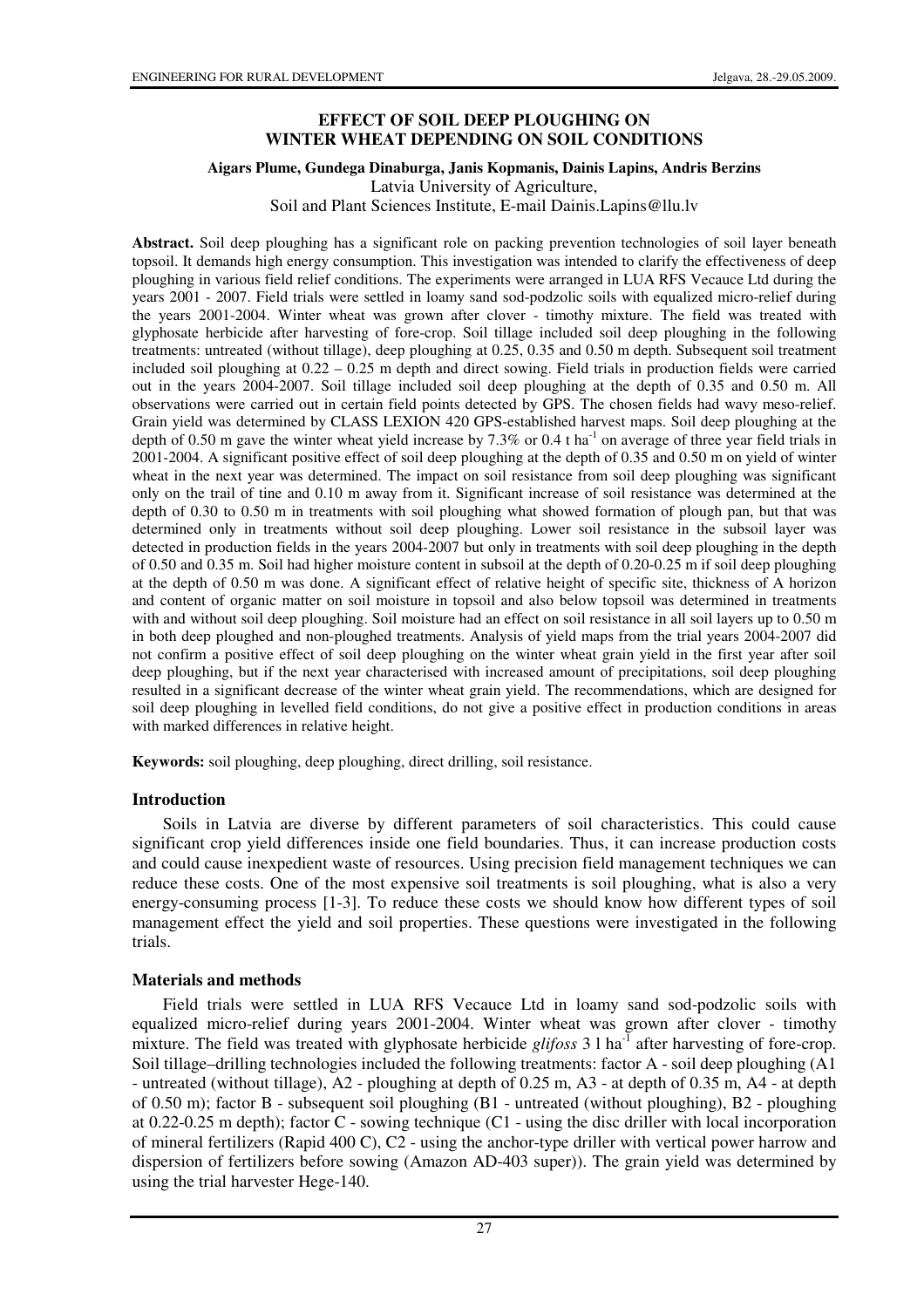Field trials in production fields were carried out in the years 2004-2007. Soil tillage included soil deep ploughing at the depth of 0.35 and 0.50 m. All observations were carried out in certain field points detected by GPS. The chosen fields had wavy meso-relief with relative height differences up to 20 m. The agrotechnology used in wheat cultivation was equal in the whole field. The grain yield was determined by CLASS LEXION 420 creating GPS-established harvest maps.

The following factors were studied: thickness of the soil Ap horizon, organic matter content (determined in certified soils laboratory), soil penetration resistance of soil layers up to the depth of 0.50 m. Soil penetration resistance as well as soil moisture in both arable layer and in subsoil were determined twice in the vegetation period – in autumn at crops one-two leaf stage (BBCH 11-12) and in spring at wheat tillering stage (BBCH 21-29). Soil penetration resistance was determined using the Eijkelkamp soil penetrometer, but soil moisture was determined with the Erisearch Equipment moisture measuring device.

### **Results and discussion**

 $RS^{AB}$  0.05

Comparison of different factors showed that the highest impact on the grain yield had treatments of soil deep ploughing and soil ploughing. No significant differences were observed between reduced soil tillage treatments and direct drilling if the sum precipitations were within normal limits. Drilling without soil ploughing gave significantly higher grain yield only in 2002 when the sum of precipitation in autumn was extremely low (Table 1).

Table 1

| 2002 | 2003 | 2004 |
|------|------|------|
| 4.59 | 7.93 | 5.05 |
| 4.87 | 6.60 | 5.05 |
|      | 0.32 | 0.18 |
|      |      |      |

# **Winter wheat grain yield, t ha-1, depending on soil ploughing before sowing**

The analysis of interaction of the factors showed that in the situation with lack of precipitations as it was in the autumn of 2002 soil deep ploughing gave a significant negative effect to soil ploughing (Table 2). The same relationship, although insignificant (P>0.05), was observed in other trial years, what proves the hypothesis of the trial that doing soil deep ploughing following soil ploughing is unnecessary.

Table 2

| on winter wheat grain yield, t ha <sup>-1</sup> |                                   |                |      |           |      |                |  |
|-------------------------------------------------|-----------------------------------|----------------|------|-----------|------|----------------|--|
| The depth of soil deep                          | Year and soil ploughing treatment |                |      |           |      |                |  |
| ploughing, m (factor A)                         | 2002                              |                | 2003 |           | 2004 |                |  |
|                                                 | B1                                | B <sub>2</sub> | B1   | <b>B2</b> | B1   | B <sub>2</sub> |  |
| untreated                                       | 4.32                              | 4.12           | 8.00 | 6.53      | 4.92 | 4.97           |  |
| $0.25 \text{ m}$                                | 4.58                              | 5.10           | 7.70 | 6.10      | 5.01 | 4.87           |  |
| $0.35 \text{ m}$                                | 4.47                              | 4.82           | 7.87 | 6.54      | 5.16 | 5.06           |  |
| $0.50 \text{ m}$                                | 4.97                              | 4.54           | 8.17 | 7.23      | 5.11 | 5.29           |  |

## **Effect of interaction between soil ploughing and soil deep ploughing on winter wheat grain yield, t ha-1**

 $0.05$  0.67 0.63 0.35  $B1$  – direct drilling (without ploughing);  $B2$  – autumn ploughing at depth of 0.22-0.25 m

The analysis of interactions of the effects showed that usage of power harrow together with drilling has negative tendencies to formation of grain yield on the background of soil deep ploughing although this correlation was not significant  $(P>0.05)$ . None of the tested sowing techniques showed significant advantages using the variation of the yield data S% as a criterion. The significance of soil deep ploughing changed in different sowing technologies depending on the weather conditions. Drilling with an anchor-type driller with vertical power harrow gave significant yield increase in 2002 on the background of soil ploughing, but in growing conditions as it was in 2003 this technique showed significant decrease of the winter wheat yield. Intensive soil tillage in the autumn of 2002 with lack of precipitations caused decrease of the winter wheat grain yield (Table 3).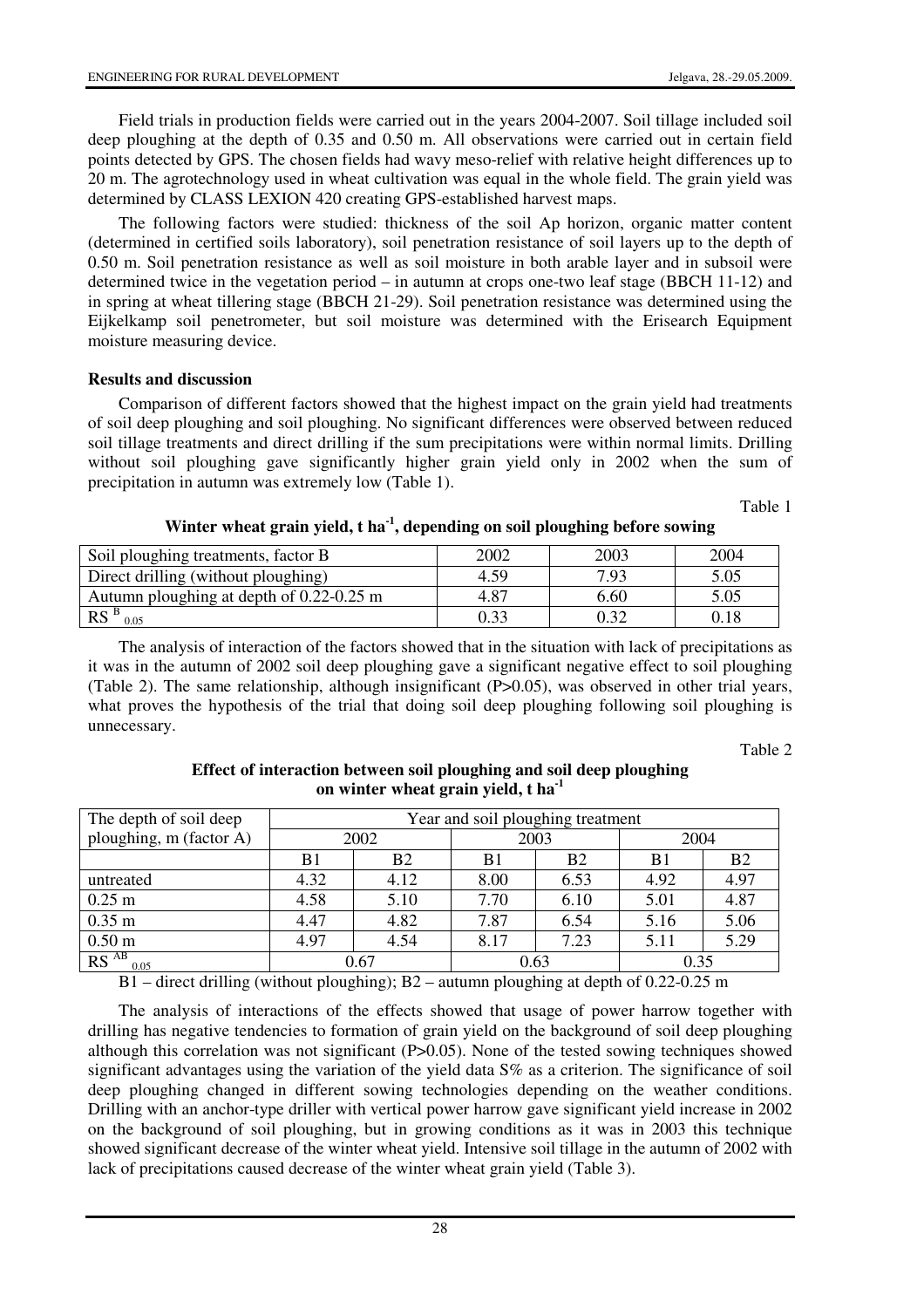Table 3

| Soil ploughing                                  | 2002 |                | 2003 |      | 2004 |      |
|-------------------------------------------------|------|----------------|------|------|------|------|
| treatments, factor B                            | C1   | C <sub>2</sub> | C1   | C2   |      | C2   |
| Direct drilling (without<br>ploughing)          | 4.40 | 4.77           | 7.82 | 8.05 | 5.07 | 5.03 |
| Autumn ploughing at<br>depth of $0.22 - 0.25$ m | 5.11 | 4.63           | 6.43 | 6.78 | 5.16 | 4.94 |
| $R\overline{S}^{BC}$<br>0.05                    | 0.47 |                | 0.45 |      | 0.25 |      |

## **Effect of drilling technologies on winter wheat grain yield depending on soil ploughing, t ha-1**

C1 – using the disc driller with local incorporation of mineral fertilizers, C2 - using the anchortype driller with vertical power harrow and dispersion of fertilizers before sowing

Table 4

## **Efficacy of soil deep ploughing and soil ploughing in next year in repeated winter wheat sowings, yield, t ha-1**

| Soil ploughing treatments,                                                            | Depth of soil deep ploughing, m (factor A) |          |                      |                   |                    |  |
|---------------------------------------------------------------------------------------|--------------------------------------------|----------|----------------------|-------------------|--------------------|--|
| factor B                                                                              | 0.00 <sub>m</sub>                          | $0.25$ m | $0.35 \; \mathrm{m}$ | 0.50 <sub>m</sub> | $\overline{X}_{B}$ |  |
| Effect from trial in 2002 to yield in 2003                                            |                                            |          |                      |                   |                    |  |
| Direct drilling (without)<br>ploughing)                                               | 4.56                                       | 5.21     | 5.47                 | 6.17              | 5.35               |  |
| Autumn ploughing at depth of<br>$0.22 - 0.25$ m                                       | 5.26                                       | 6.08     | 5.86                 | 6.31              | 5.88               |  |
| $\overline{x}$ A RS <sub>0.05</sub> <sup>A</sup> = 0.41                               | 4.91                                       | 5.65     | 5.67                 | 6.24              |                    |  |
| $\overline{\text{RS}_{0.05}}^{\text{AB}}$ un $\overline{\text{RS}_{0.05}}^{\text{B}}$ | 0.69                                       |          |                      |                   |                    |  |
| Effect from trial in 2003 to yield in 2004                                            |                                            |          |                      |                   |                    |  |
| Direct drilling (without<br>ploughing)                                                | 4.50                                       | 4.44     | 4.86                 | 4.76              | 4.64               |  |
| Autumn ploughing at depth of<br>$0.22 - 0.25$ m                                       | 3.87                                       | 4.37     | 4.64                 | 4.95              | 4.46               |  |
| $\overline{x}$ A RS <sub>0.05</sub> <sup>A</sup> = 0.35                               | 4.19                                       | 4.41     | 4.75                 | 4.85              |                    |  |
| $\overline{\text{RS}_{0.05}}^{\text{AB}}$ un $\overline{\text{RS}_{0.05}}^{\text{B}}$ | 0.69                                       |          |                      |                   | 0.49               |  |

The studies found a significant positive effect of soil deep ploughing at the depth of 0.35 and 0.50 m to the following winter wheat yield (Table 4). The effect of soil ploughing differs depending on the year's growing conditions.

Keeping in mind that most soils in Latvia are not placed on even terrain conditions the question arose how soil deep ploughing effects the soil penetration resistance and grain yield on uneven mesorelief conditions. The following trial was arranged to examine yield differences among different soil tillage treatments and to determine the changes of soil resistance and soil moisture in different layers of soil.

The data analysis of soil resistance showed an insignificant effect of soil deep ploughing to soil resistance at the depth of 0.40 to 0.50 m among treatments in the first year after soil deep ploughing (Figure 1).

A significant difference between soil deep ploughing at the depth of 0.50 and 0.35 m was determined in 2006 (Figure 2).

Analysing the effect of soil deep ploughing on the winter wheat grain yield, a significant decrease of the yield after deep ploughing at the depth of 0.35 m in the 1st year but after deep ploughing at the depth 0.50 m in the 2nd year should be noted (Figure 2).

The changes in soil moisture did not differ significantly in the first year after soil deep ploughing, but significantly higher moisture content was observed after soil deep ploughing at the depth of 0.50 m in the second year (Figure 3).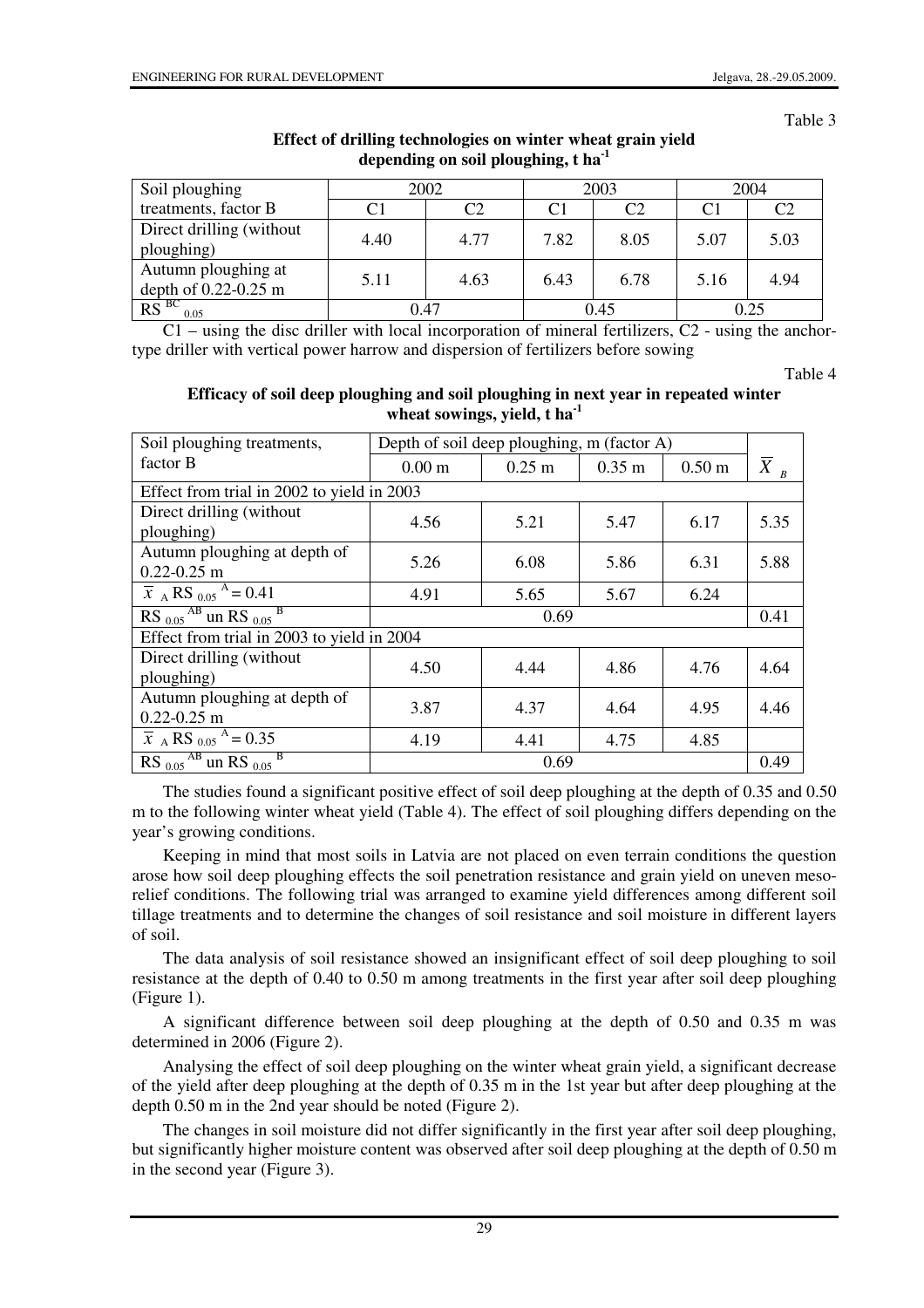

Fig. 1. **Changes of soil resistance in subsoil after soil deep ploughing**







Fig. 3. **Changes of soil moisture in topsoil after soil deep ploughing** 

Significantly higher moisture content was determined in subsoil after soil deep ploughing at the depth of 0.50 m compared to the depth of 0.35 m in the first year after deep ploughing, but significant differences compared to untreated were determined in the second year (Figure 4).